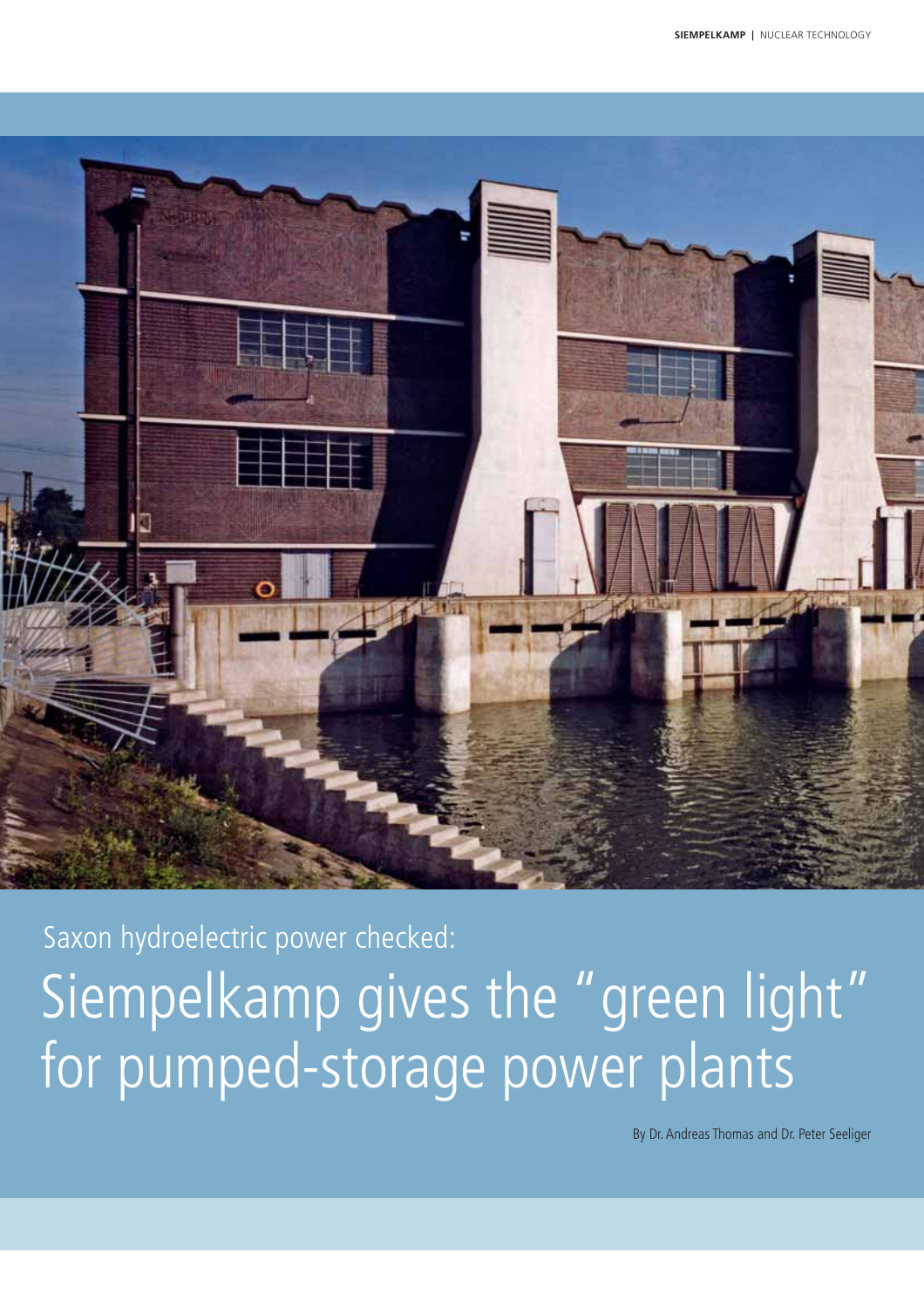

**The accelerated phasing out of nuclear energy in Germany has been decided – a radical change with regard to power supply is the consequence. What will the energy mix of tomorrow be made up of? Pumped-storage power plants will play an important role here and breathe fresh life into the almost forgotten power source of "hydroelectric power". Here, Siempelkamp demonstrates its testing and surveying expertise, as a glance at Saxony illustrates.**

What the new energy mix will look like as of 2022 is still<br>Wunknown at the moment. However, the fact is that running up to this date, e.g. in grid expansion, in new fossil fuel power plants, in wind turbines, photovoltaic and biogas plants, in storage technology and, last but not least, in pumped-storage power plants. Furthermore, the power supply companies must also increasingly invest in the servicing of their current plants, as they will obviously be granted a longer service life.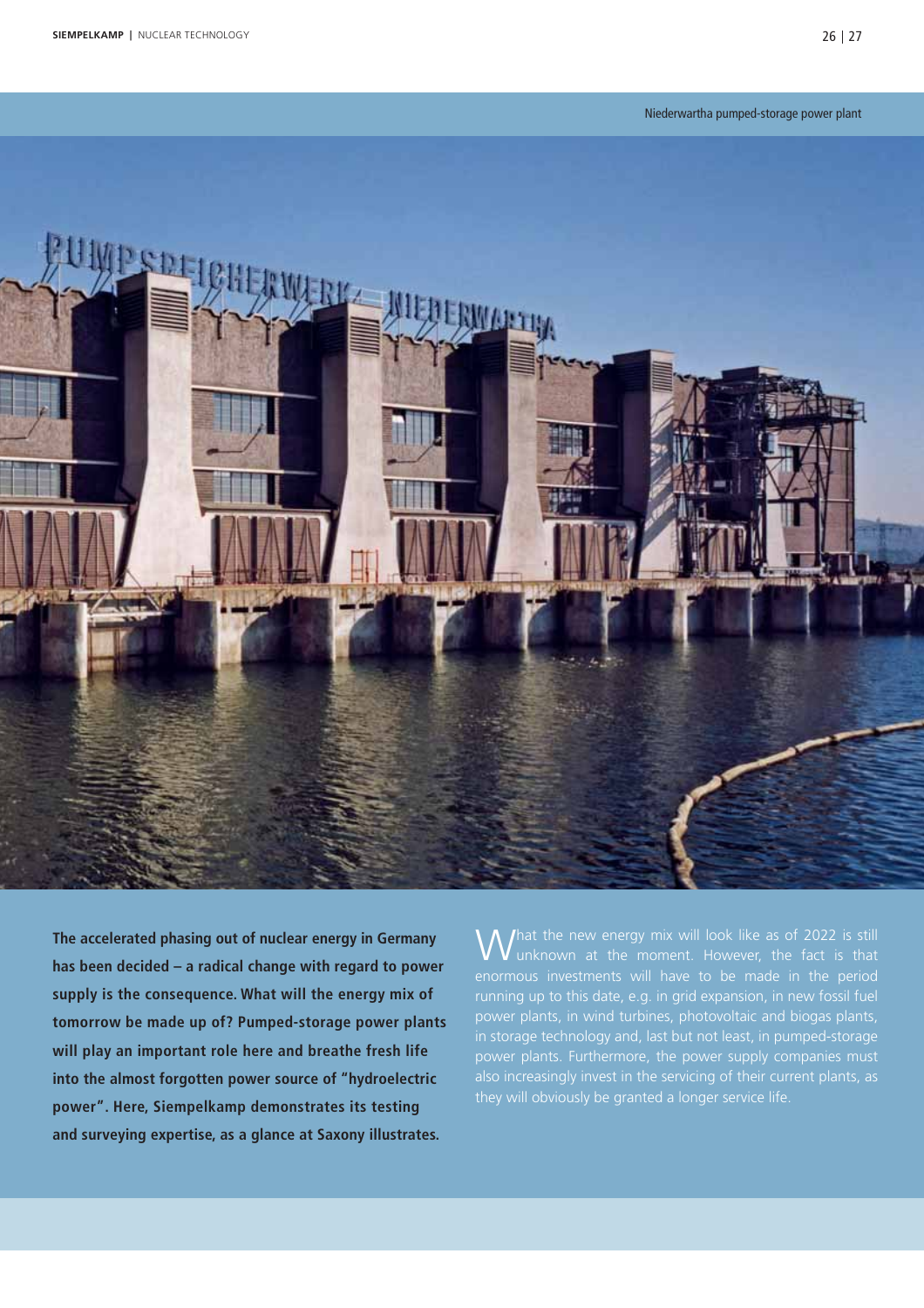

Severe plate rust and shell deposits on pumped-storage power plant components: fastening element, guide roller and rivet connection of section and sheet

# Pumped-storage power plants: history – and a race against time between Saxony and Westphalia

- 27 November 1929: The first large-scale pumped-storage power plant to be realized in Niederwartha (Dresden) partially goes on the grid after three years of construction.
- January 1930: Full commissioning of the 132 MW Koepchenwerk pumped-storage power plant located in Herdecke an der Ruhr, Westphalia – as a result, two technical masterpieces are on the grid that were celebrated for their innovation and size.
- March 1930: Final completion and complete commissioning of the Niederwartha pumped-storage power plant with six hydroelectric generating sets and a total output of 120 MW
- Following the Second World War: Dismantling of the Niederwartha pumped-storage power plant as a reparation payment to the Soviet Union.
- 1960: Gradual reconstruction of all six turbines, each with 20 MW
- 2002: Setback in Dresden caused by flooding of the River Elbe – today, only two of the turbines at Niederwartha are in use as a result of the damages
- The operator is currently planning the installation of larger turbines of up to 120 MW – a new future for the power plant!

comes into play: its service focus is directed towards the conrepair and monitoring of power plant components that determine already successfully demonstrated its expertise in Germany's oldest pumped-storage power plant.

# Energy generation from hydroelectric power: an almost forgotten power source rediscovered

In Germany, hydroelectric power is an almost forgotten power source – however, pumped-storage power plants are doing a great job here: to date, these energy suppliers represent the sole technology ready for the market that can store a surplus of power – from renewable energies, for instance.

The trick: Excess power is used to pump large amounts of water pipelines. As soon as the demand for power increases, the water  $\overline{a}$  located in the higher reservoir is allowed to flow down into the valley. In doing so, the water drives a turbine that is coupled to a generator. Currently, over 30 pumped-storage power plants

Germany's largest pumped-storage power plants, each with an output of 1,000 MW, are located in Goldisthal, Thuringia and in Markersbach, Saxony. Following the change in energy policy, the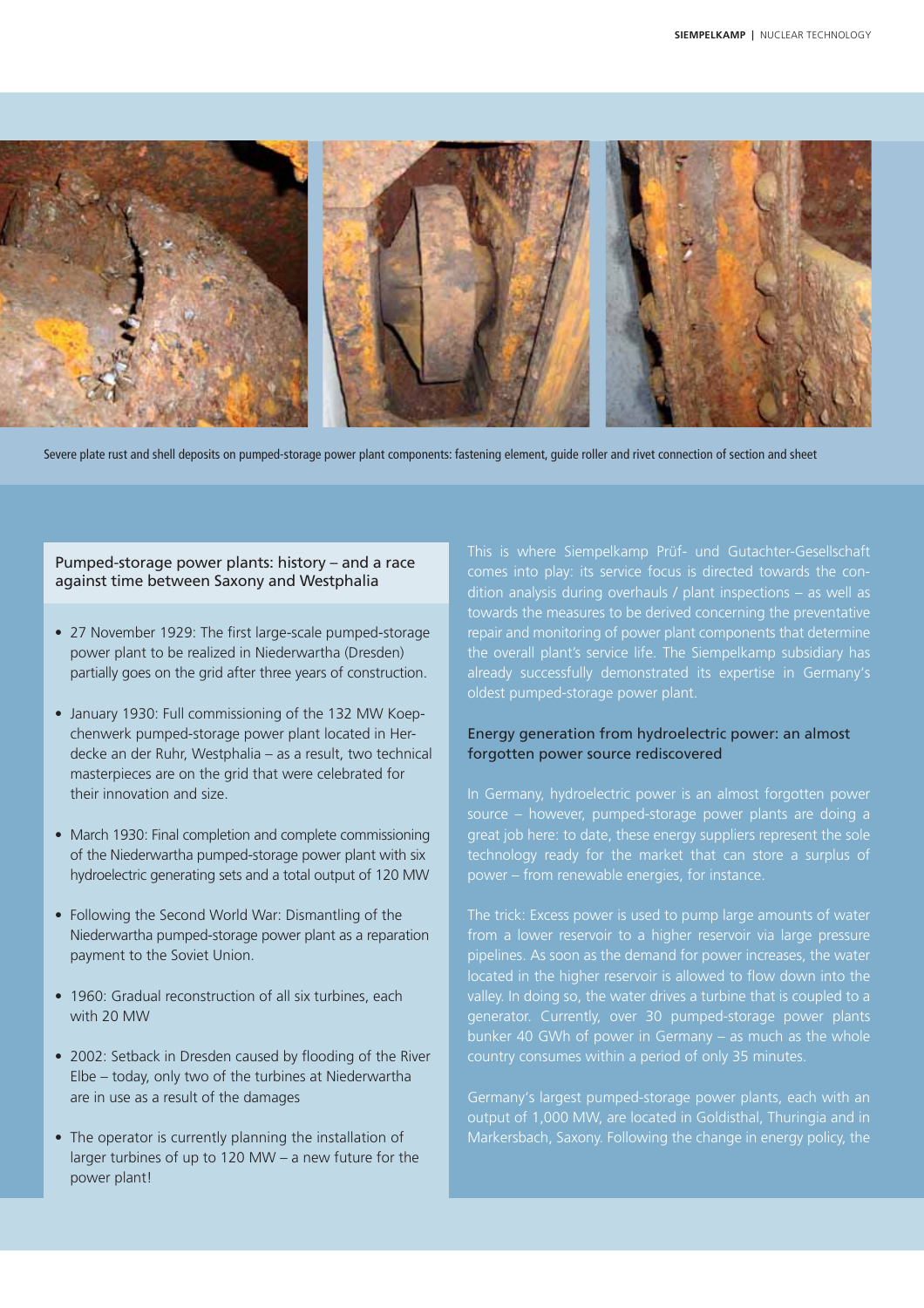demand for storage capacity will be many times that of the natives. New constructions of pumped-storage power plants are difficult to implement in Germany. Obstacles include a lack of possible locations, high investment costs and citizen's protests.

Forbach. The construction of the world's first underground pumped-storage power plant at the Auguste Victoria colliery is renaissance is in the offing for the pumped-storage power plant nology or the expansion of the turbine output. This for example is illustrated by Germany's oldest pumped-storage power plant in Niederwartha, located on the outskirts of Dresden (see box).

# Hydraulic engineering structures & turbine technology made in Saxony: the Siempelkamp check

The characteristic of a pumped-storage power plant is the reversible plant operation. A Francis or Pelton turbine, a motor generator set and a pump are mounted on to a shaft and form a unit that permits two modes of operation.

When power is needed, the motor generator set is driven via the turbine, works as a generator and supplies electricity. In the event of a surplus in power, the motor generator set works as an the upper reservoir. Pressure surges are created when closing the shut-off valve in the pressure pipelines or in the event of is changed, high acceleration and braking forces occur in the pressure pipelines. The so-called surge tank, a high-volume shocks by collecting and diverting the quickly flowing water. Inside, the water level can change freely in order to provide power plant has three of these surge tanks.

Here, there are three penstock pipelines with 3,500 DN (Diameter Nominal) located above ground, tapered to 2,500 DN with level and steep part. In total, the pressure pipelines measure 1.9 km in length, the head of water amounts to 143 m. The four currently decommissioned. The central machines that are supplied from the central pressure pipeline are in operation.



Valley-side pipelines on the Niederwartha pumped-storage power plant



Pipeline supplies to the turbine house

Upper reservoir emptied for inspection

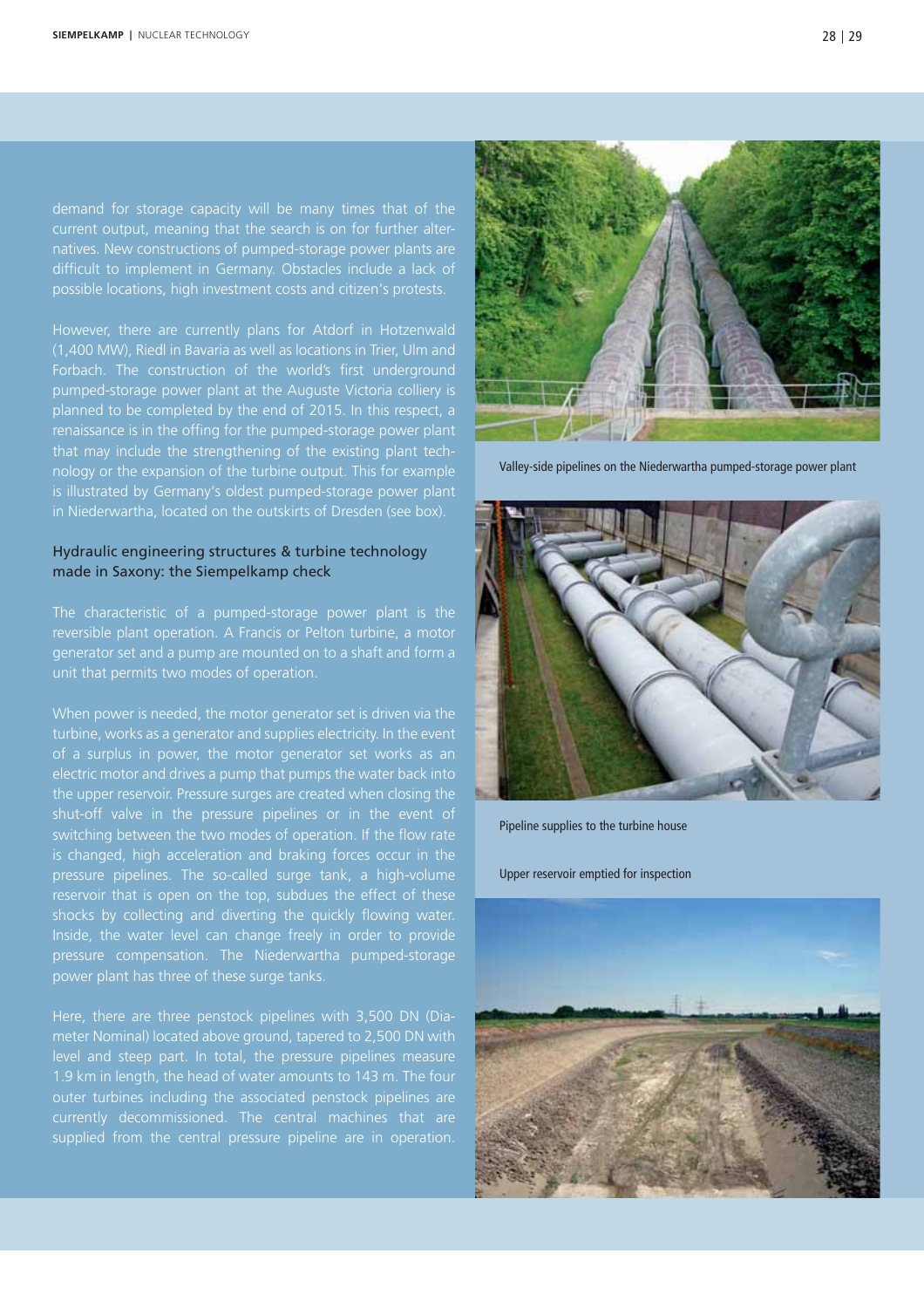

Inlet gate on upper reservoir

### Plant inspection tasks

In 2005, SPG examined the condition of the penstock pipelines for the four outer turbines that had not been in operation since examinations, wall thickness measurements as well as crack, radiographic and hardness testing on the numerous assembly severely affected by underlying rust, both surface erosion as well A similar examination program was planned for the central penstock pipeline and associated surge tank still in operation. The client determined five pipeline sections as areas of focus for the tests. Some pipe sections could only be accessed with the aid of fall protection devices due to the steep incline of  $30^{\circ}$  to the mountain.

The job included services such as the inspection of the penstock pipeline, participation during the determination of defined testing areas, grinding works on test sections, test execution as assessment. In addition to this, the inlet gate\* belonging to this pipeline on the upper reservoir was to be tested. For this purpose,

\* In the field of hydraulic engineering, inlet gate describes a device used to control the water flow of pipelines / for blocking and retaining of waterways or locks. Larger systems of this kind are referred to as "weirs".